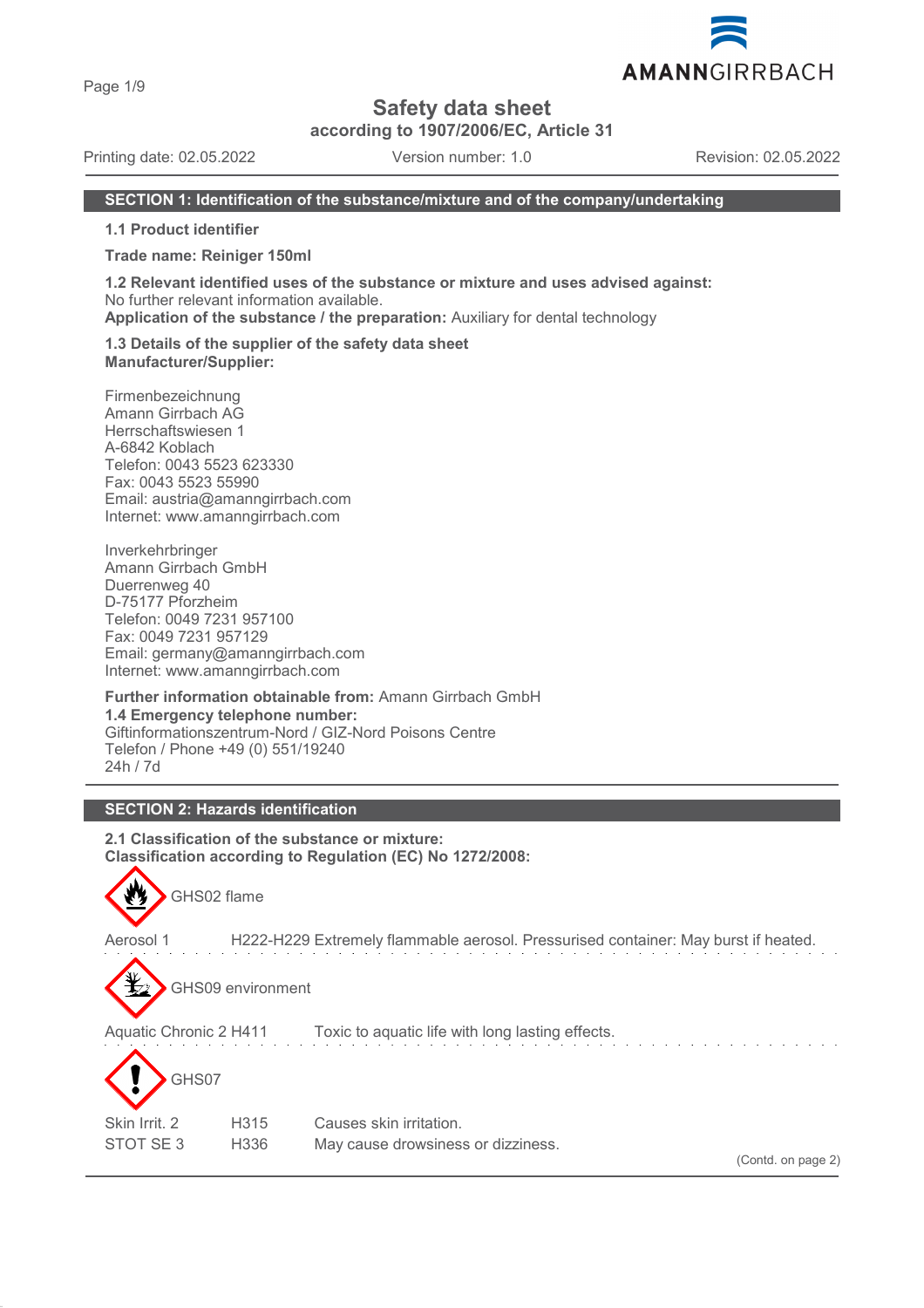

**Safety data sheet**

**according to 1907/2006/EC, Article 31**

Printing date: 02.05.2022 Version number: 1.0 Revision: 02.05.2022

#### **Trade name: Reiniger 150ml**

(Contd. of page 1)

**2.2 Label elements: Labelling according to Regulation (EC) No 1272/2008:** The product is classified and labelled according to the CLP regulation. **Hazard pictograms:**



**Signal word:** Danger

### **Hazard-determining components of labelling:**

naphtha (petroleum), hydrotreated light

**Hazard statements:**

H222-H229 Extremely flammable aerosol. Pressurised container: May burst if heated.<br>H315 Causes skin irritation.

- Causes skin irritation.
- H336 May cause drowsiness or dizziness.<br>H411 Toxic to aquatic life with long lasting
- Toxic to aquatic life with long lasting effects.

#### **Precautionary statements:**

- P101 If medical advice is needed, have product container or label at hand.<br>P102 Keep out of reach of children
- P102 Keep out of reach of children.<br>P103 Read carefully and follow all in
- Read carefully and follow all instructions.
- P210 Keep away from heat, hot surfaces, sparks, open flames and other ignition sources. No smoking.
- P211 Do not spray on an open flame or other ignition source.
- P251 Do not pierce or burn, even after use.
- P405 Store locked up.
- P410+P412 Protect from sunlight. Do not expose to temperatures exceeding 50 °C/122 °F.
- P501 Dispose of contents/container in accordance with local/regional/national/international regulations.

**2.3 Other hazards:**

#### **Results of PBT and vPvB assessment:**

**PBT:** Not applicable.

**vPvB:** Not applicable.

#### **SECTION 3: Composition/information on ingredients**

#### **3.2 Mixtures**

**Description:** Mixture of substances listed below with nonhazardous additions.

**Dangerous components:** 

| CAS: 64742-49-0           | naphtha (petroleum), hydrotreated light                                                                             | $>50 - 100\%$      |
|---------------------------|---------------------------------------------------------------------------------------------------------------------|--------------------|
| EINECS: 265-151-9         | <b>♦</b> Flam. Liq. 2, H225; ♦ Asp. Tox. 1, H304; ♦ Aquatic Chronic 2, H411; ♦ Skin Irrit. 2, H315; STOT SE 3, H336 |                    |
| CAS: 64-17-5              | ethanol                                                                                                             | $>10 - 25%$        |
| EINECS: 200-578-6         | Eye Irrit. 2, H225; 2> Eye Irrit. 2, H319<br>Specific concentration limit: Eye Irrit. 2; H319: $C \ge 50$ %         |                    |
| CAS: 109-87-5             | dimethoxymethane                                                                                                    | $>10 - 25%$        |
| EINECS: 203-714-2         | <b>♦ Flam. Lig. 2, H225</b>                                                                                         |                    |
| Reg.nr.: 01-2119664781-31 |                                                                                                                     |                    |
| CAS: 124-38-9             | carbon dioxide                                                                                                      | $>2.5 - 10\%$      |
| EINECS: 204-696-9         | $\diamond$ Press. Gas (Lig.), H280                                                                                  |                    |
|                           |                                                                                                                     | (Contd. on page 3) |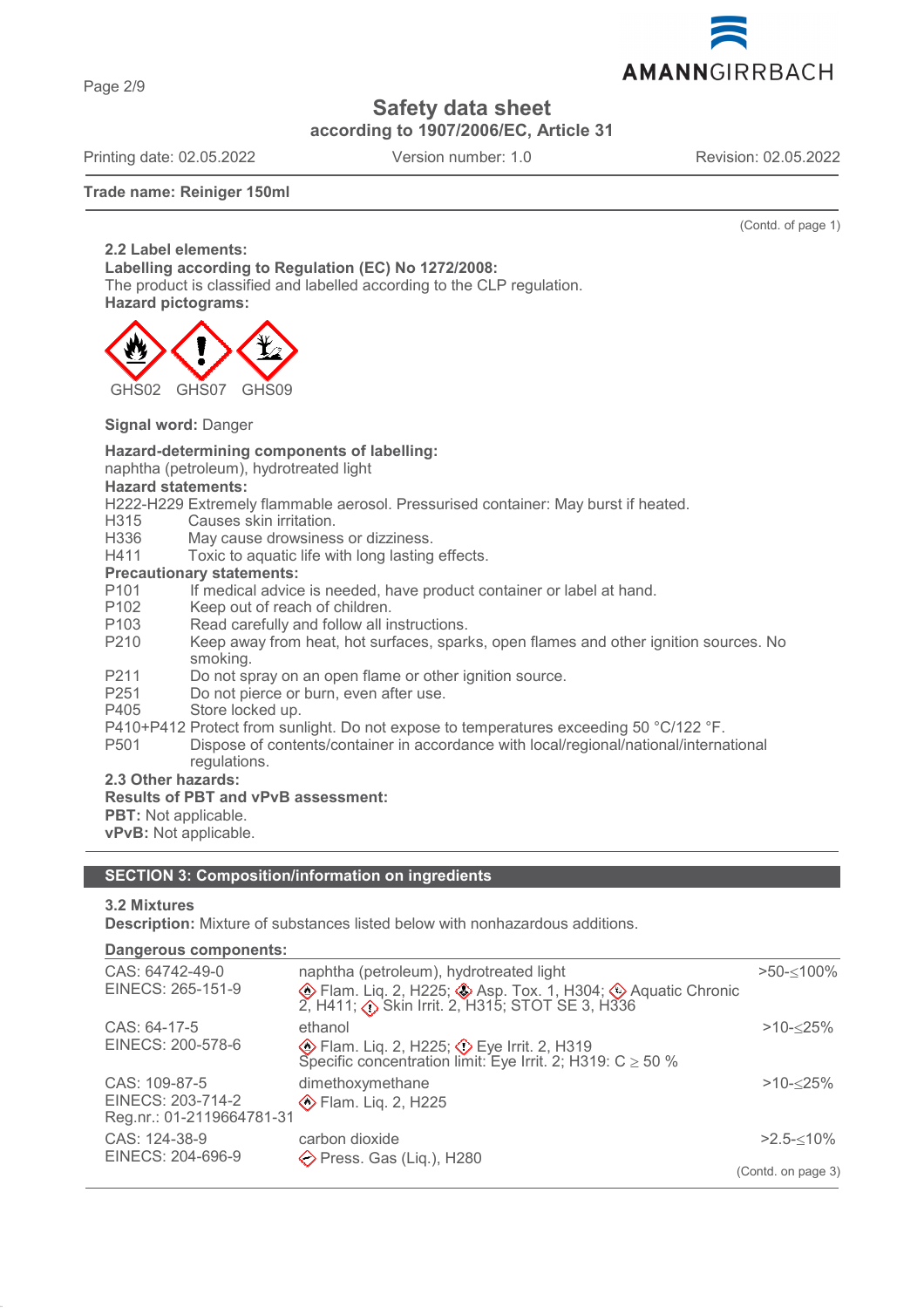

**Safety data sheet**

**according to 1907/2006/EC, Article 31**

Printing date: 02.05.2022 Version number: 1.0 Revision: 02.05.2022

Page 3/9

(Contd. of page 2)

**Trade name: Reiniger 150ml**

**Additional information:** For the wording of the listed hazard phrases refer to section 16.

### **SECTION 4: First aid measures**

**4.1 Description of first aid measures:**

#### **General information:**

Take affected persons out into the fresh air.

Do not leave affected persons unattended.

**After inhalation:** Supply fresh air; consult doctor in case of complaints.

**After skin contact:** In cases of frost bites, rinse with plenty of water. Do not remove clothing.

#### **After eye contact:**

Rinse opened eye for several minutes under running water.

Call a doctor immediately.

**After swallowing:** Call a doctor immediately.

**4.2 Most important symptoms and effects, both acute and delayed:**

No further relevant information available.

**4.3 Indication of any immediate medical attention and special treatment needed:**

No further relevant information available.

### **SECTION 5: Firefighting measures**

**5.1 Extinguishing media:**

**Suitable extinguishing agents:**

CO2, powder or water spray. Fight larger fires with water spray or alcohol resistant foam.

**5.2 Special hazards arising from the substance or mixture:** Can form explosive gas-air mixtures.

#### **5.3 Advice for firefighters:**

**Protective equipment:**

Mouth respiratory protective device.

Do not inhale explosion gases or combustion gases.

# **SECTION 6: Accidental release measures**

**6.1 Personal precautions, protective equipment and emergency procedures:**

Wear protective equipment. Keep unprotected persons away.

Ensure adequate ventilation.

Keep away from ignition sources.

**6.2 Environmental precautions:** Do not allow product to reach sewage system or any water course.

**6.3 Methods and material for containment and cleaning up:**

Absorb liquid components with liquid-binding material.

Ensure adequate ventilation.

**6.4 Reference to other sections:**

See Section 7 for information on safe handling.

See Section 8 for information on personal protection equipment.

See Section 13 for disposal information.

# **SECTION 7: Handling and storage**

#### **7.1 Precautions for safe handling:**

Open and handle receptacle with care.

Ensure good ventilation/exhaustion at the workplace.

Ensure good interior ventilation, especially at floor level. (Fumes are heavier than air).

**Information about fire - and explosion protection:**

Fumes can combine with air to form an explosive mixture.

Protect from heat.

Emergency cooling must be available in case of nearby fire.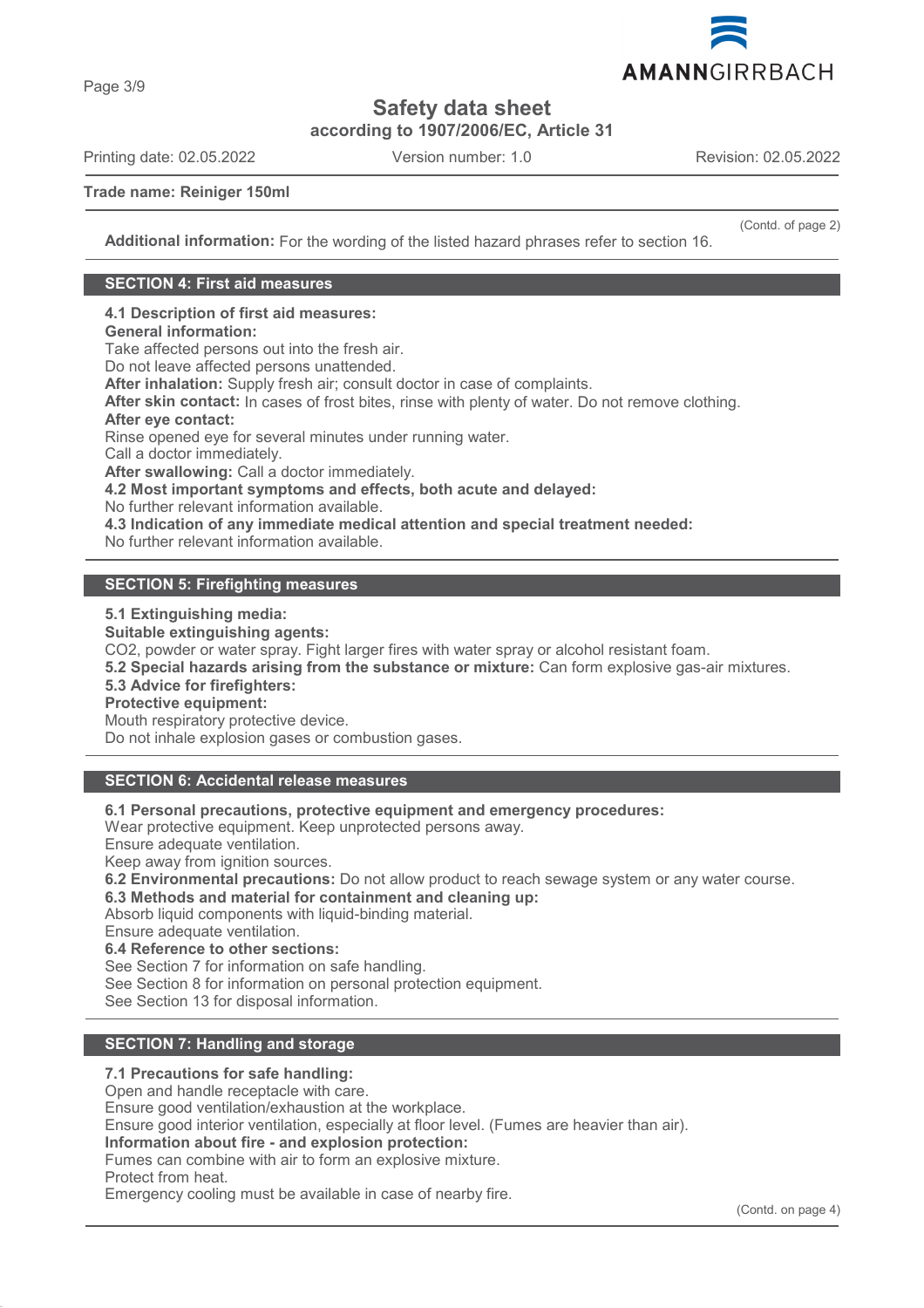

Page 4/9

# **Safety data sheet**

**according to 1907/2006/EC, Article 31**

Printing date: 02.05.2022 Version number: 1.0 Revision: 02.05.2022

(Contd. of page 3)

**Trade name: Reiniger 150ml**

Keep ignition sources away - Do not smoke. Do not spray onto a naked flame or any incandescent material.

**7.2 Conditions for safe storage, including any incompatibilities: Storage: Requirements to be met by storerooms and receptacles:** Store in a cool location. Observe official regulations on storing packagings with pressurised containers. Store only in the original receptacle. **Information about storage in one common storage facility:** Store away from oxidising agents. Store away from foodstuffs. **Further information about storage conditions:** Keep container tightly sealed. Store in cool, dry conditions in well sealed receptacles. Protect from heat and direct sunlight. **7.3 Specific end use(s):** No further relevant information available.

# **SECTION 8: Exposure controls/personal protection**

#### **8.1 Control parameters:**

**Ingredients with limit values that require monitoring at the workplace:** 

# **64-17-5 ethanol**

OEL Short-term value: 1000 ppm

#### **109-87-5 dimethoxymethane**

OEL Long-term value: 3100 mg/m<sup>3</sup>, 1000 ppm

# **124-38-9 carbon dioxide**

OEL Long-term value: 9000 mg/m<sup>3</sup>, 5000 ppm IOELV

#### **8.2 Exposure controls:**

**Appropriate engineering controls** No further data; see item 7.

#### **Individual protection measures, such as personal protective equipment**

#### **General protective and hygienic measures:**

The usual precautionary measures are to be adhered to when handling chemicals.

Wash hands before breaks and at the end of work.

Keep away from foodstuffs, beverages and feed.

Do not inhale gases / fumes / aerosols.

Avoid contact with the eyes and skin.

# **Respiratory protection:**

Use suitable respiratory protective device in case of insufficient ventilation.

Filter A

**Hand protection** Protective gloves

**Material of gloves:**

Nitrile rubber, NBR

Recommended thickness of the material:  $\geq 0.4$  mm

The selection of the suitable gloves does not only depend on the material, but also on further marks of quality and varies from manufacturer to manufacturer.

**Penetration time of glove material:**

The exact break through time has to be found out by the manufacturer of the protective gloves and has to be observed.

**Eye/face protection** Tightly sealed goggles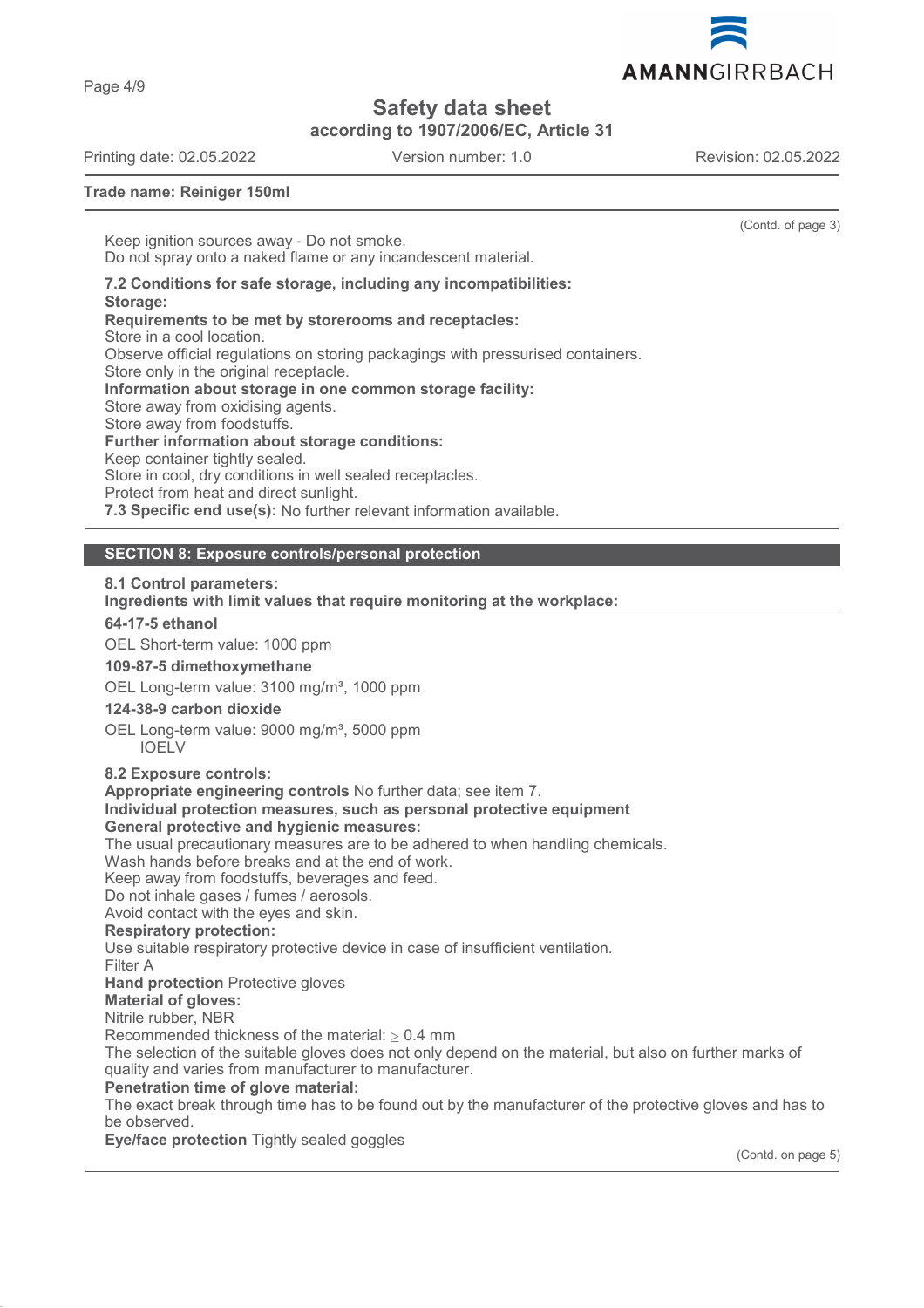

**Safety data sheet**

**according to 1907/2006/EC, Article 31**

Printing date: 02.05.2022 Version number: 1.0 Revision: 02.05.2022

Page 5/9

**Trade name: Reiniger 150ml**

(Contd. of page 4)

# **SECTION 9: Physical and chemical properties**

| 9.1 Information on basic physical and chemical properties:               |                                                 |
|--------------------------------------------------------------------------|-------------------------------------------------|
| <b>General Information:</b>                                              |                                                 |
| <b>Physical state</b>                                                    | Aerosol                                         |
| Colour:                                                                  | Colourless                                      |
| Odour:                                                                   | Characteristic                                  |
| <b>Odour threshold:</b>                                                  | Not determined.                                 |
| <b>Melting point/freezing point:</b>                                     | Undetermined.                                   |
| Boiling point or initial boiling point and boiling                       |                                                 |
| range                                                                    | Not applicable, as aerosol.                     |
| <b>Flammability</b>                                                      | Not applicable.                                 |
| Lower and upper explosion limit                                          |                                                 |
| Lower:                                                                   | 0.8 Vol % (64-17-5 ethanol)                     |
| Upper:                                                                   | 15 Vol % (64-17-5 ethanol)                      |
| Flash point:                                                             | Not applicable, as aerosol.                     |
| <b>Auto-ignition temperature:</b>                                        | Product is not selfigniting.                    |
| <b>Decomposition temperature:</b>                                        | Not determined.                                 |
| pH                                                                       | Not determined.                                 |
| <b>Viscosity:</b>                                                        |                                                 |
| <b>Kinematic viscosity</b>                                               | Not determined.                                 |
| Dynamic:                                                                 | Not determined.                                 |
| <b>Solubility</b>                                                        |                                                 |
| water:                                                                   |                                                 |
| Partition coefficient n-octanol/water (log value)                        | Fully miscible.<br>Not determined.              |
|                                                                          | Not determined.                                 |
| Vapour pressure:                                                         |                                                 |
| Density and/or relative density                                          |                                                 |
| Density at 20 °C:                                                        | $0.742$ g/cm <sup>3</sup>                       |
| <b>Relative density:</b>                                                 | Not determined.                                 |
| Vapour density:                                                          | Not determined.                                 |
| 9.2 Other information:                                                   |                                                 |
| Appearance:                                                              |                                                 |
| Form:                                                                    | Aerosol                                         |
| Important information on protection of health                            |                                                 |
| and environment, and on safety.                                          |                                                 |
| Ignition temperature:                                                    | 200 °C                                          |
| <b>Explosive properties:</b>                                             | Product is not explosive. However, formation of |
|                                                                          | explosive air/vapour mixtures are possible.     |
| <b>Change in condition:</b>                                              |                                                 |
| <b>Evaporation rate:</b>                                                 | Not applicable.                                 |
|                                                                          |                                                 |
| Information with regard to physical hazard                               |                                                 |
| classes                                                                  |                                                 |
| <b>Explosives</b>                                                        | Void                                            |
| <b>Flammable gases</b>                                                   | Void                                            |
| <b>Aerosols</b>                                                          |                                                 |
| Extremely flammable aerosol. Pressurised container: May burst if heated. |                                                 |
|                                                                          |                                                 |
| <b>Oxidising gases</b>                                                   | Void                                            |
| <b>Gases under pressure</b>                                              | Void                                            |
| <b>Flammable liquids</b>                                                 | Void                                            |
| <b>Flammable solids</b>                                                  | Void                                            |
| Self-reactive substances and mixtures                                    | Void                                            |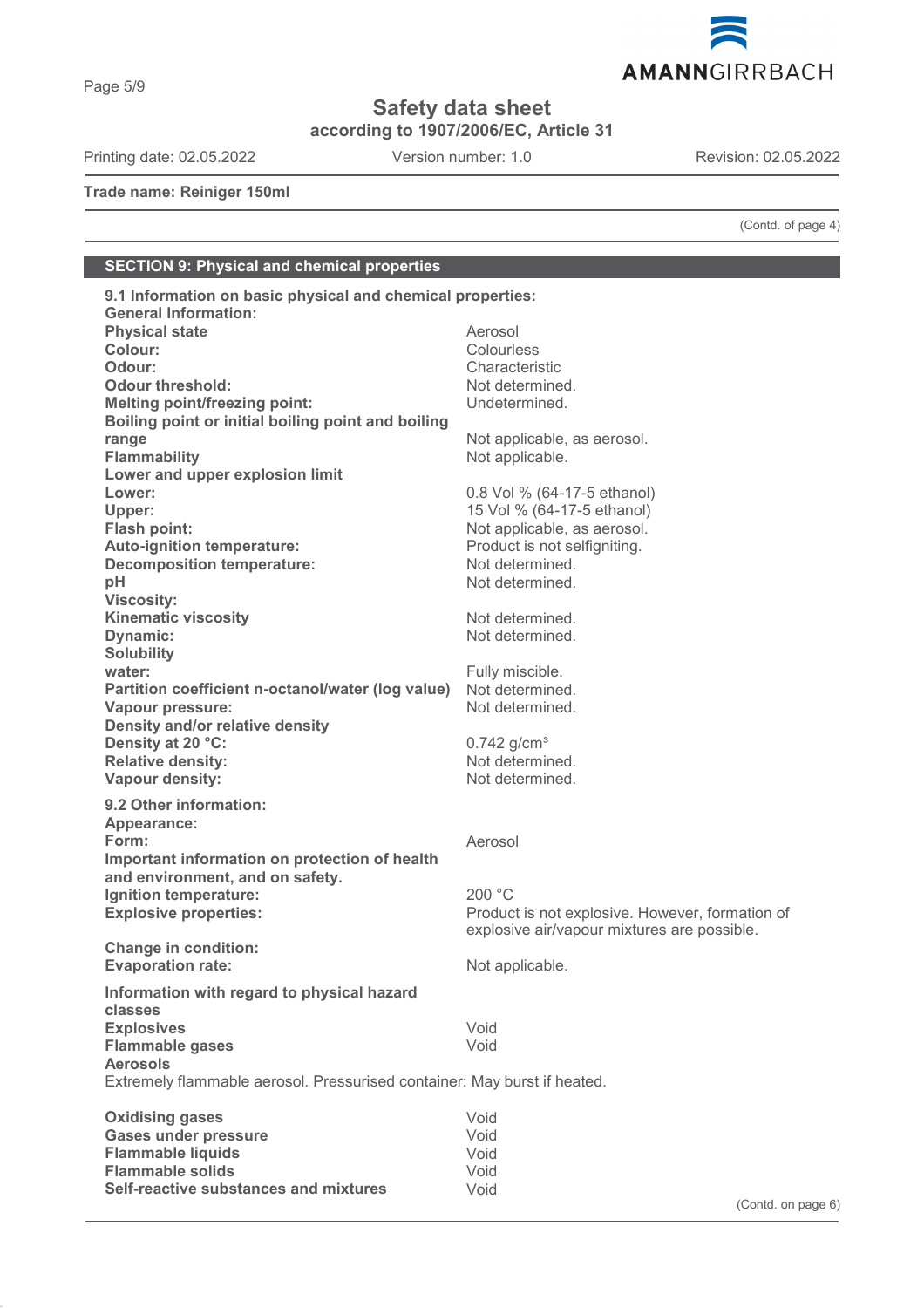

Page 6/9

# **Safety data sheet**

**according to 1907/2006/EC, Article 31**

Printing date: 02.05.2022 Version number: 1.0 Revision: 02.05.2022

**Trade name: Reiniger 150ml**

|                                               |      | (Contd. of page 5) |  |
|-----------------------------------------------|------|--------------------|--|
| <b>Pyrophoric liquids</b>                     | Void |                    |  |
| <b>Pyrophoric solids</b>                      | Void |                    |  |
| Self-heating substances and mixtures          | Void |                    |  |
| Substances and mixtures, which emit flammable |      |                    |  |
| gases in contact with water                   | Void |                    |  |
| <b>Oxidising liquids</b>                      | Void |                    |  |
| <b>Oxidising solids</b>                       | Void |                    |  |
| <b>Organic peroxides</b>                      | Void |                    |  |
| <b>Corrosive to metals</b>                    | Void |                    |  |
| <b>Desensitised explosives</b>                | Void |                    |  |

#### **SECTION 10: Stability and reactivity**

**10.1 Reactivity:** No further relevant information available.

**10.2 Chemical stability:**

**Thermal decomposition / conditions to be avoided:**

No decomposition if used according to specifications.

**10.3 Possibility of hazardous reactions:** Forms explosive gas mixture with air.

**10.4 Conditions to avoid:** No further relevant information available.

**10.5 Incompatible materials:** No further relevant information available.

**10.6 Hazardous decomposition products:**

Carbon monoxide and carbon dioxide

Flammable gases/vapours

# **SECTION 11: Toxicological information**

**11.1 Information on hazard classes as defined in Regulation (EC) No 1272/2008**

**Acute toxicity** Based on available data, the classification criteria are not met.

**Skin corrosion/irritation**

Causes skin irritation.

**Serious eye damage/irritation** Based on available data, the classification criteria are not met. **Respiratory or skin sensitisation** Based on available data, the classification criteria are not met. **Germ cell mutagenicity** Based on available data, the classification criteria are not met.

**Carcinogenicity** Based on available data, the classification criteria are not met.

**Reproductive toxicity** Based on available data, the classification criteria are not met.

**STOT-single exposure**

May cause drowsiness or dizziness.

**STOT-repeated exposure** Based on available data, the classification criteria are not met.

**Aspiration hazard** Based on available data, the classification criteria are not met.

**11.2 Information on other hazards**

**Endocrine disrupting properties** 

None of the ingredients is listed.

### **SECTION 12: Ecological information**

**12.1 Toxicity:**

**Aquatic toxicity:** No further relevant information available.

**12.2 Persistence and degradability:** No further relevant information available.

**12.3 Bioaccumulative potential:** No further relevant information available.

**12.4 Mobility in soil:** No further relevant information available.

**12.5 Results of PBT and vPvB assessment:**

**PBT:** Not applicable.

**vPvB:** Not applicable.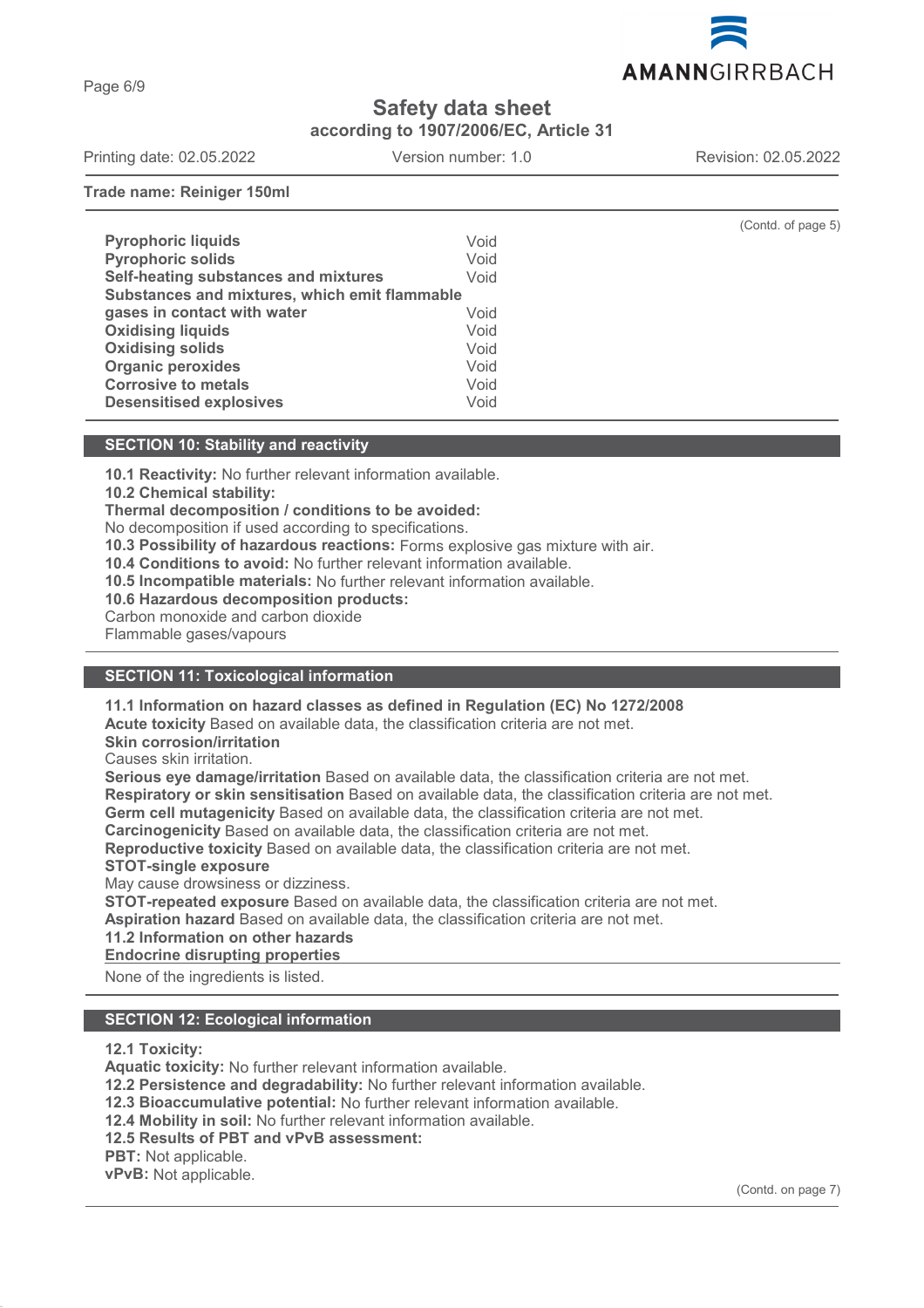Page 7/9

**Safety data sheet**

**according to 1907/2006/EC, Article 31**

Printing date: 02.05.2022 Version number: 1.0 Revision: 02.05.2022

(Contd. of page 6)

**Trade name: Reiniger 150ml**

**12.6 Endocrine disrupting properties** The product does not contain substances with endocrine disrupting properties.

**12.7 Other adverse effects:**

**Additional ecological information:**

**General notes:**

Water hazard class 2 (German Regulation) (Self-assessment): hazardous for water Do not allow product to reach ground water, water course or sewage system. Danger to drinking water if even small quantities leak into the ground.

# **SECTION 13: Disposal considerations**

**13.1 Waste treatment methods:**

**European waste catalogue:**

Dispose of contents/container in accordance with local/regional/national/international regulations.

**Uncleaned packaging:**

**Recommendation:** Disposal must be made according to official regulations.

# **SECTION 14: Transport information**

**14.1 UN number or ID number ADR, IMDG, IATA** UN1950 **14.2 UN proper shipping name:**

**ADR** 1950 AEROSOLS, ENVIRONMENTALLY **HAZARDOUS IMDG** AEROSOLS (naphtha (petroleum), hydrotreated light), MARINE POLLUTANT

**ADR**

**IATA** AEROSOLS, flammable **14.3 Transport hazard class(es):**



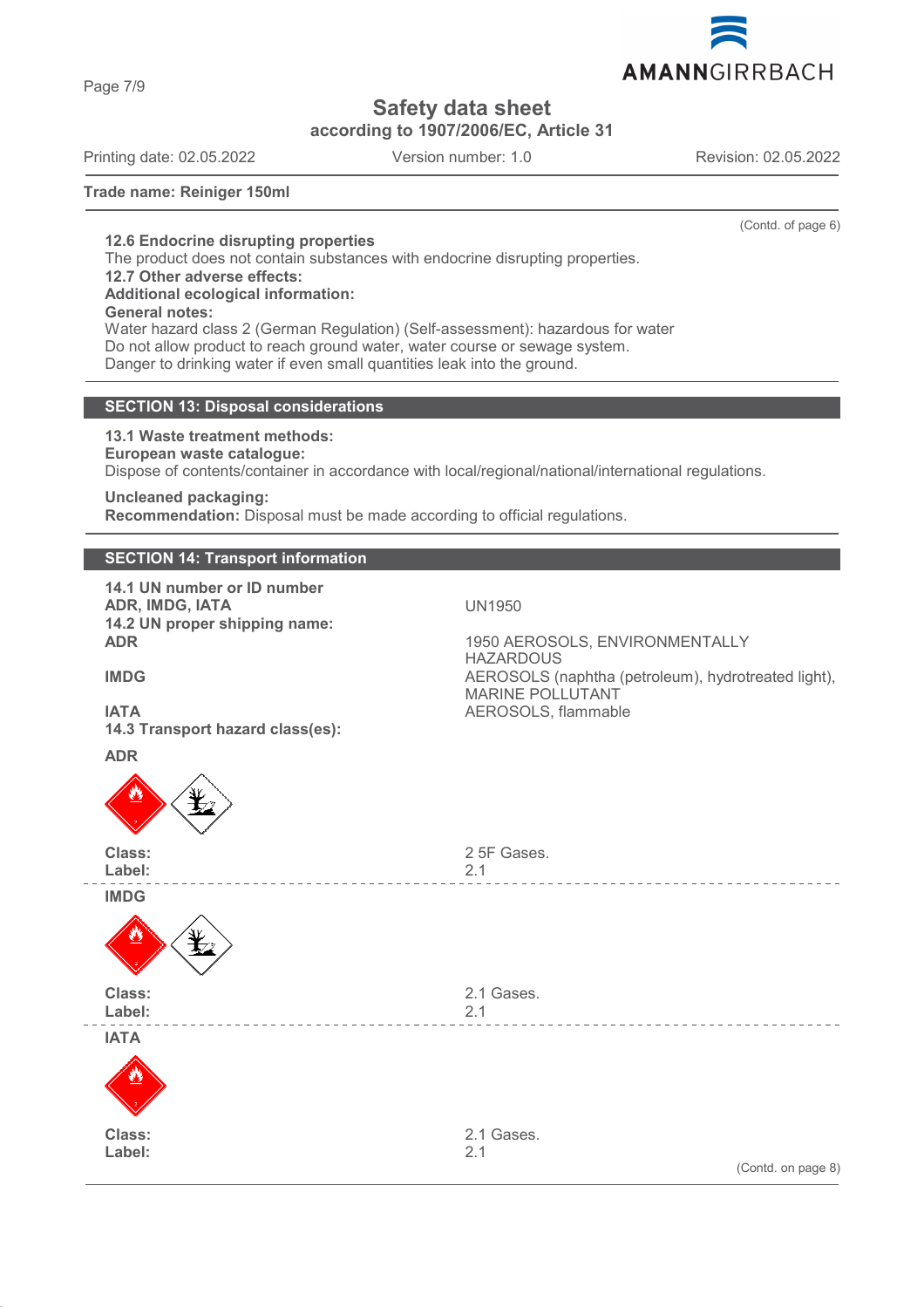Page 8/9

**Safety data sheet**

**according to 1907/2006/EC, Article 31**

Printing date: 02.05.2022 Version number: 1.0 Revision: 02.05.2022

**Trade name: Reiniger 150ml**

(Contd. of page 7) **14.4 Packing group: ADR, IMDG, IATA** Void **14.5 Environmental hazards:** Product contains environmentally hazardous substances: naphtha (petroleum), hydrotreated light **Marine pollutant:** Symbol (fish and tree) **Special marking (ADR):** Symbol (fish and tree)<br> **14.6 Special precautions for user:** Warning: Gases. **14.6 Special precautions for user: Hazard identification number (Kemler code):** - **EMS Number:** F-D,S-U **SW1 Protected from sources of heat.** SW22 For AEROSOLS with a maximum capacity of 1 litre: Category A. For AEROSOLS with a capacity above 1 litre: Category B. For WASTE AEROSOLS: Category C, Clear of living quarters. **Segregation Code** SG69 For AEROSOLS with a maximum capacity of 1 litre: Segregation as for class 9. Stow "separated from" class 1 except for division 1.4. For AEROSOLS with a capacity above 1 litre: Segregation as for the appropriate subdivision of class  $\mathcal{L}$ For WASTE AEROSOLS: Segregation as for the appropriate subdivision of class  $\mathcal{L}$ **14.7 Maritime transport in bulk according to IMO instruments** Not applicable. **Transport/Additional information: ADR Limited quantities (LQ):** 1L **Transport category:** 2 **Tunnel restriction code:** D **UN "Model Regulation":** UN 1950 AEROSOLS, 2.1, ENVIRONMENTALLY HAZARDOUS

#### **SECTION 15: Regulatory information**

**15.1 Safety, health and environmental regulations/legislation specific for the substance or mixture:**

**Directive 2012/18/EU Named dangerous substances - ANNEX I** None of the ingredients is listed. **Seveso category** E2 Hazardous to the Aquatic Environment P3b FLAMMABLE AEROSOLS **Qualifying quantity (tonnes) for the application of lower-tier requirements** 200 t **Qualifying quantity (tonnes) for the application of upper-tier requirements** 500 t **REGULATION (EC) No 1907/2006 ANNEX XVII** Conditions of restriction: 3 **DIRECTIVE 2011/65/EU on the restriction of the use of certain hazardous substances in electrical and electronic equipment – Annex II** None of the ingredients is listed. **REGULATION (EU) 2019/1148** Annex I - RESTRICTED EXPLOSIVES PRECURSORS (Upper limit value for the purpose of licensing **under Article 5(3))** None of the ingredients is listed.